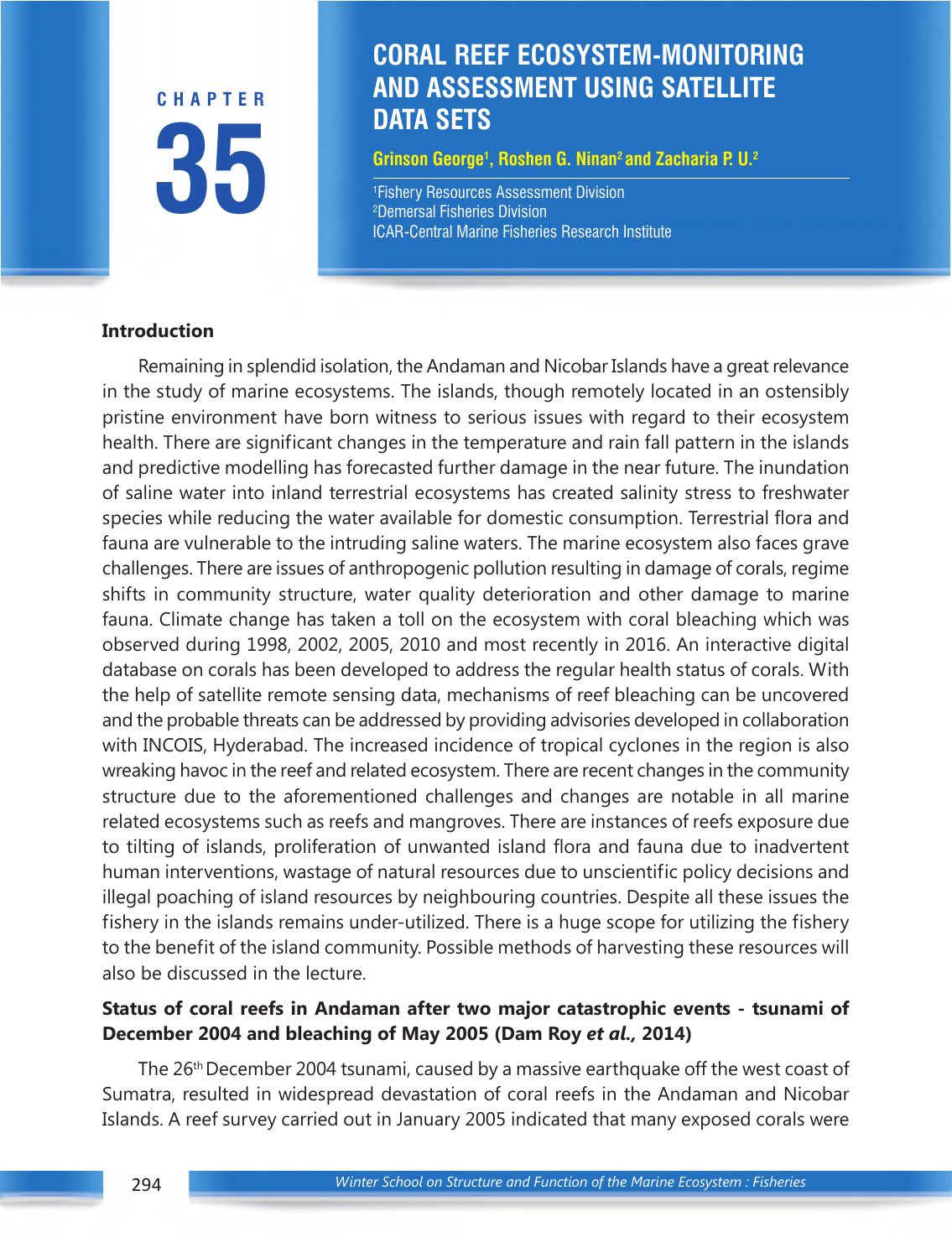

dead and corals that suffered breakage were precariously living. Dislocated corals and cracks in the coral reefs were also noted. Coral composition remained the same in protected bays as most of them were shielded from the brunt of earthquake and tsunami.

Shortly after the tsunami, the same area was subjected to a bleaching event in the month of May 2005. Surveys revealed that the live coral cover amounted to only 6.5%. The partially bleached, fully bleached, dead and other coral components were 4.8, 13.3, 19.7 and 55.7% respectively. The extent of coral damage and their subsequent recovery was studied during the following months in order to monitor reef health and it was observed that live coral had increased to 17.9% and the total amount of dead coral was 22.7%, suggesting the recovery of partially bleached corals and the death of fully beached corals. The bleaching was similar to the 1998 bleaching event. Satellite Remote Sensing (SRS) data sets was unable to be utilised during the study. In the subsequent years SRS data was employed for monitoring corals in Andaman Sea. Later on, compilations of SRS data were used to develop a coral reef bleaching alert system with the help of a team from INCOIS, Hyderabad.

## **Assessment of the coral bleaching during 2005 to decipher the thermal stress in the coral environs of the Andaman Islands using Remote Sensing (Mohanty, P. C.** *et al.,* **2013)**

SST values derived from NOAA AVHRR satellite data were used to generate both Degree of Heating Weeks (DHW) and Hot Spot (HS) products. Combination of the cumulative temperature anomalies and the thermal stress values were utilized to synoptically identify the probable areas of bleaching. Areas with Hot Spot products >  $1^{\circ}$ C were assigned a warning. Any areas assigned a warning with Degree of Heating Weeks between 4 and  $8^{\circ}$  C- week were elevated to Alert Level-1, with areas having Degree of Heating Weeks greater than 8° C- week assigned status *Alert Level-2*. At Havelock Island, a bleaching status up to *Alert* Level-1 was recorded with a maximum HS of 3°C and DHW 6°C- week. Simultaneous in-situ reef observations conducted in the Andaman Sea confirmed coral bleaching event at this site. The highest rates of mortality in the region due to coral bleaching were shown by the *Acropora* species (43%) followed by *Montipora* species (22%) and *Porites* species (14%). This study focused on facilitation of a coral bleaching warning system based on the SST in complement with *in-situ* observationsfor verification carried out at selected sites.

### **Elevated sea surface temperature during May 2010 induces mass bleaching of corals in the Andaman (P. Krishnan** *et al.***, 2011)**

In a study taken up to asses bleaching the 2010 bleaching event, surveys of sites in the Andaman revealed that significant bleaching occurred during April and May 2010. As much as 70 % of certain sites suffered the effects of bleaching. While similar bleaching events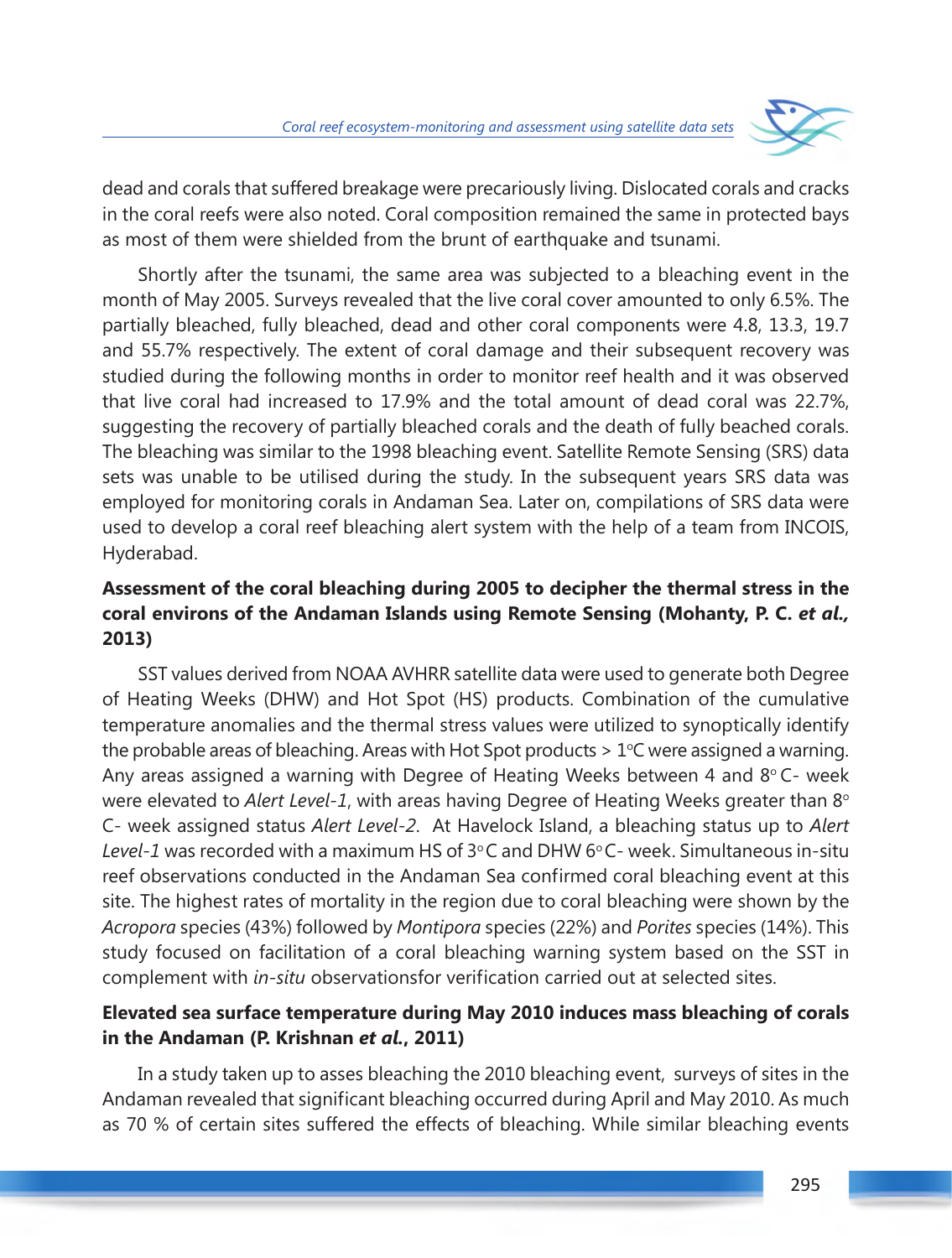

occurred in 1998 and 2002, this has been judged to be one of the most devastating events of this kind to have occurred in the Andamans. Through Line Transect studies, it was found that the fully bleached corals as a percentage of total coral cover were highest at Havelock Island (69.49), followed by South Button Island (67.28), Nicolson Island (56.45), Red Skin Island (43.39), North Bay (41.65) and Chidiyatapu (36.54). SST maps for selected time periods for the areas surrounding these Islands showed consistently high temperatures in the range 31–32° C during the last two weeks of April 2010 in the sites, except in Chidiyatapu, where it ranged from 32.1° C to 33.3° C. Branching corals were the worst affected, whereas the massive corals were found to have relatively withstood the elevated SST. The status of reefs and the variability in bleaching with the fluctuations in SST with respect to different coral species could be studied in detail during 2010.

#### **Studies on the Recovery of Bleached Corals in Andaman: Fishes as Indicators of Reef Health (P. Krishnan** *et al.,* **2013)**

This study evaluates the degree of recovery of the coral reefs and reef fishes at three sites – North Bay, Tarmugli and Chidiyatapu - a year after the bleaching event in 2010. It was observed that all sites were severely affected during the bleaching period with more than 95 % of the corals being fully or partially bleached. Out of the bleached corals surveyed at the study sites, only 54 % recovered at North Bay, whereas Tarmugli and Chidiyatapu showed significant recovery - 81 and 86% respectively. Live coral cover, which was densest at North Bay prior to bleaching,was most strongly affected at North Bay among the three sites most likely due to the higher percentage of branching corals such as *Acropora* sp. in this area. Chidiyatapu exhibited significantly fainter signs of bleaching owing to the higher percentage of boulder corals such as *Porites* sp. in these areas. Recovery patterns indicate that the rapid recovery rate of fast growing corals such as *Acropora*, however, have resulted in greater dominance by these species suggesting that climate forcing of coral communities may initially favour coral species with rapid recovery potential, rather than slow growing corals that might otherwise have greater resistance to bleaching. Due to this recovery and new recruitment of corals, live coral cover has increased, resulting in an increase in an apparent abundance of fishes. Understanding the associations between fish and corals could lead to the designationof certain species of fish as indicators of reef health. The results of the study lead to the hypothesis that obligate corallivores, such as those belonging to the families Chaetodontidae, Pomacentridae, Acanthuridae and Scaridae, are strong potential candidates to serve as indicators of reef health.

### **Tropical storm off Myanmar coast sweeps reefs in Ritchie's Archipelago, Andaman (P. Krishnan** *et al.***, 2012)**

The reefs in Ritchie's Archipelago, Andaman suffered severe damage following a tropical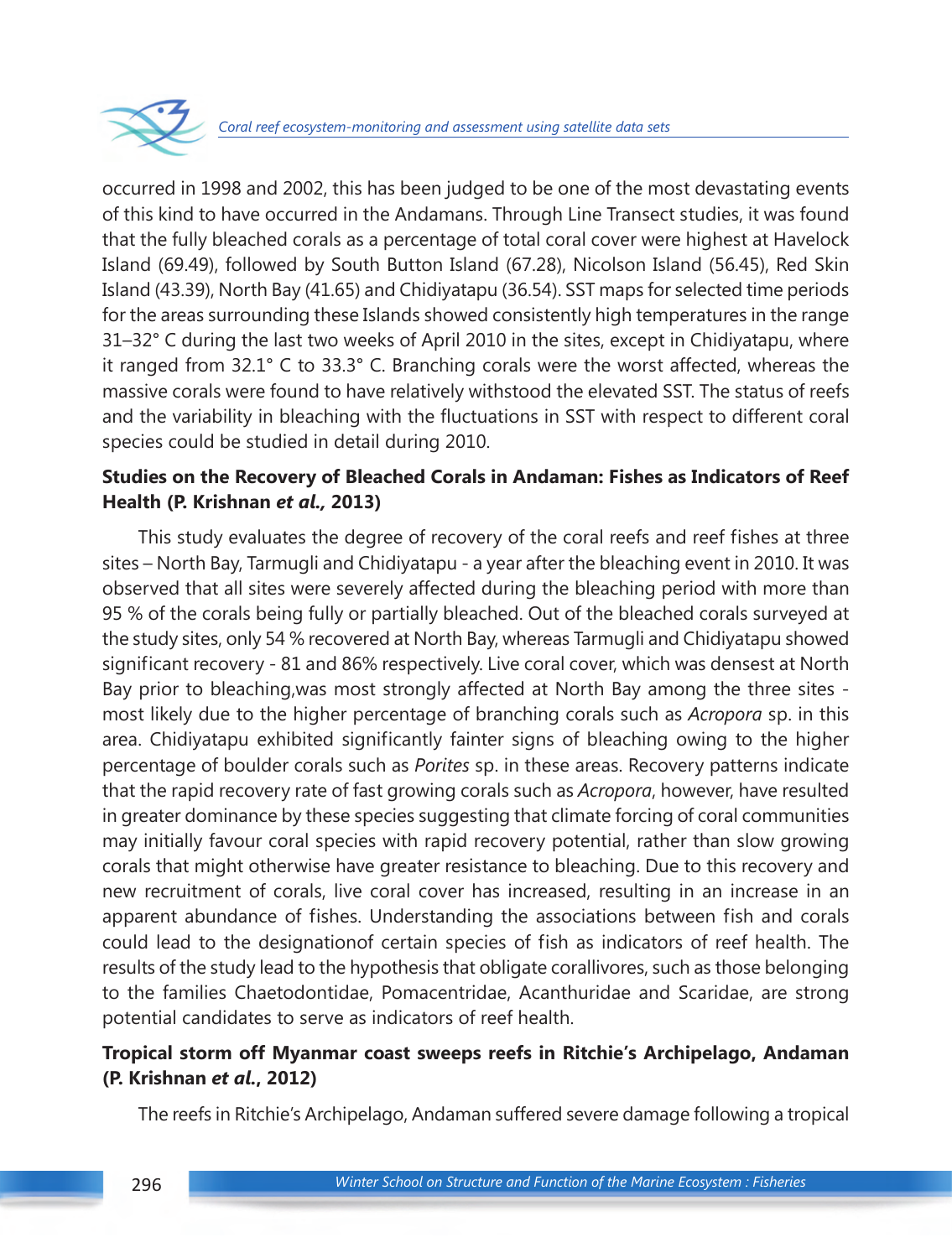

storm in the Bay of Bengal off Myanmar coast where maximum wind speeds of 11 m/s was observed during a tropical storm that occurred in March 2011. Satellite Altimetry-based Map of Sea Level Anomaly (MSLA) data of Near Real Time (NRT) available with the Archival, Validation and Interpretation of Satellite Oceanographic Data (AVISO) was used to study the Sea Level Anomaly and Surface Geostrophic currents in the region during 13–23 March 2011. Sea level anomaly and surface geostrophic current vector data were processed to generate sea level anomaly and current maps using ARC-GIS software with the data for the period 13–23 March 2011. Satellite surveys of South Button Island clearly showed the progression of the storm. Physical damage to corals was greater in the northern and northwestern side of the island, which corroborated with the direction of the storm.

Corals in the shallow inshore reefs were broken and dislodged by the thrust of the waves generated in the wake of these winds. Significant damage in the deeper regions and offshore reefs were caused by the settlement of debris and sand brought down from the shallower regions. The fragile branching corals (*Acropora* sp.) were reduced to rubble and the larger boulder corals (*Porites* sp.) were toppled over or scarred by falling debris. Reefs on the windward side which were directly in the path of the storm winds were the worst affected. The investigation exposes the vulnerability of the reefs in the Andamans to oceanographic features which generally go unnoticed unless there is associated damage caused to coastal habitats in these regions.

### **Differential bleaching of corals based on El Niño type and intensity in the Andaman Sea, southeast Bay of Bengal (J.K. Lix** *et al.,* **2016)**

The purpose of this study was to investigate the role of the El Niño in the coral reef bleaching events of the Andaman region.Both Niño 3.4 and 3 indices were examined to find out the relationship between the mass bleaching events and El Niño, and correlated with sea surface temperature (SST) anomalies in the Andaman Sea.

Inter-annual variability of SST around the Andaman Islands was investigated with NOAA AVHRR Pathfinder V4.1 SST (1985–2002) and AVHRR (GAC) SST (2003–2012) with data averaged over the study area. This data was coupled with monitoring of reef benthic compositions at two stations – North Bay and Chidyapatu during 2010-2012. Areas around the Andaman Islands where the SST exceeded long-term averages by more than 1 °C during the warmest months (March–June) were identified for the mass bleaching during 1998 and 2010.

Field surveys conducted before, during and after bleaching in 2010 show that there have not been any additional bleaching episodes in the Andamans since 2010. Salient observations made at different zones of selected coral reefs aided in identifying the indicators that give information on the health status of the reefs and to identify the reefs at risk.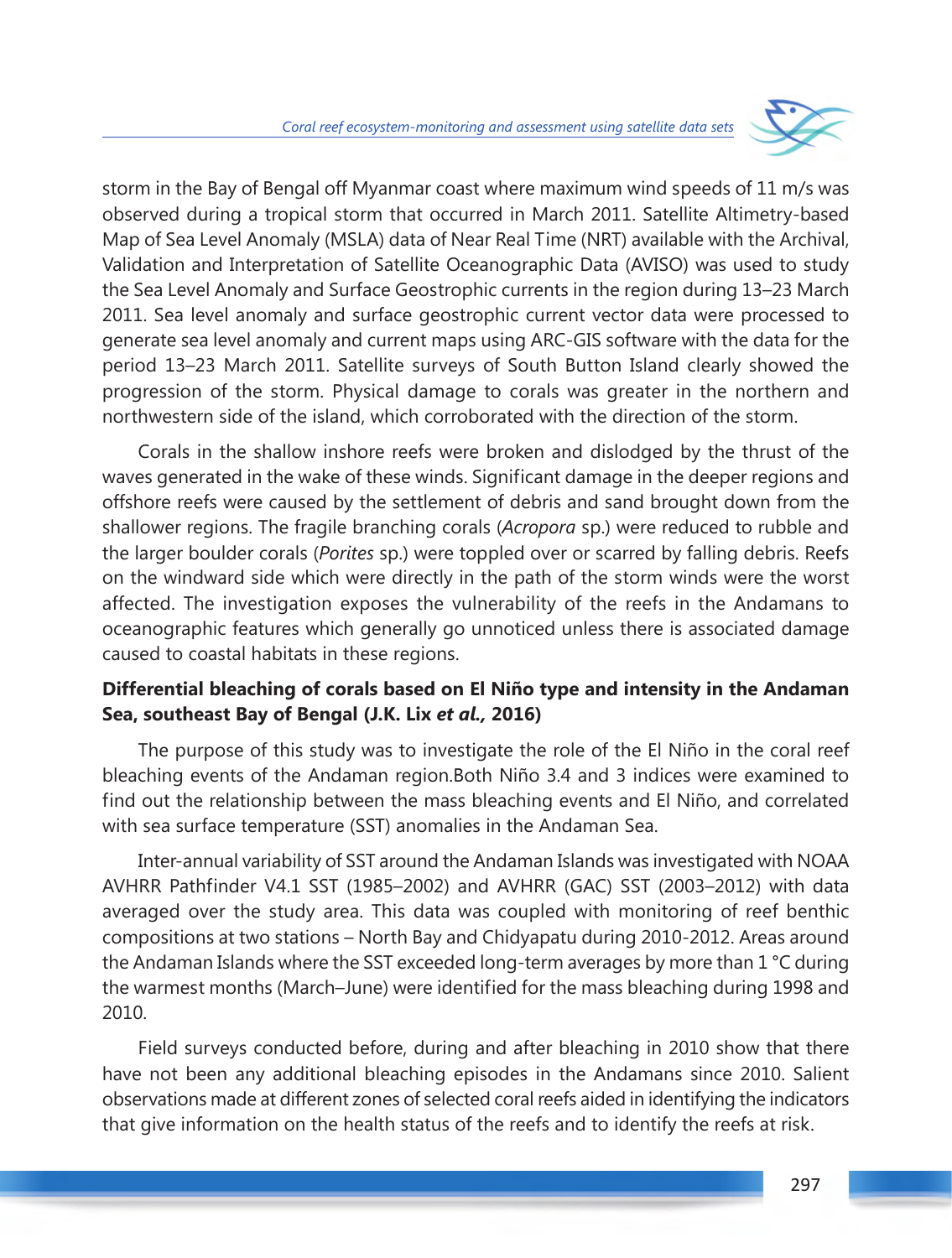

The analysis demonstrates that a strong El Niño in the Pacific causes a similar warming in the Andaman Sea which leads to mass coral bleaching events around the Andaman Islands. The result shows that abnormal warming and mass bleaching events in the Andaman Sea were seen only during strong El Niño years of 1997 to 1998 and 2009 to 2010. The Andaman Sea SST was more elevated and associated with El Niño Modoki (central Pacific El Niño) than conventional El Niño (eastern Pacific El Niño) occurrences. It is suggested that the development of hot spot patterns around the Andaman Islands during May 1998 and April to May 2010 may be attributed to zonal shifts in the Walker circulation driven by El Niño during the corresponding period. It can be concluded from this study that the effect of El Niño on a particular coral reef region will depend on the timing when the El Niño perturbation propagates to those reefs. The effect is typically more extreme if timing corresponds to the climatological maxima in the seasonal heating cycle.



Box averaged (11.5–14° N; 91.5–94° E) monthly mean SST (°C) for the Andaman region during 1985–2012 with the corresponding 13-month moving average shown as a black curve. The line drawn at 30.84 °C represents a bleaching threshold temperature and line drawn at 29.84 °C represents the climatology in May. The corresponding bleaching events are represented by red dots and their size indicating the intensity of the bleaching event.